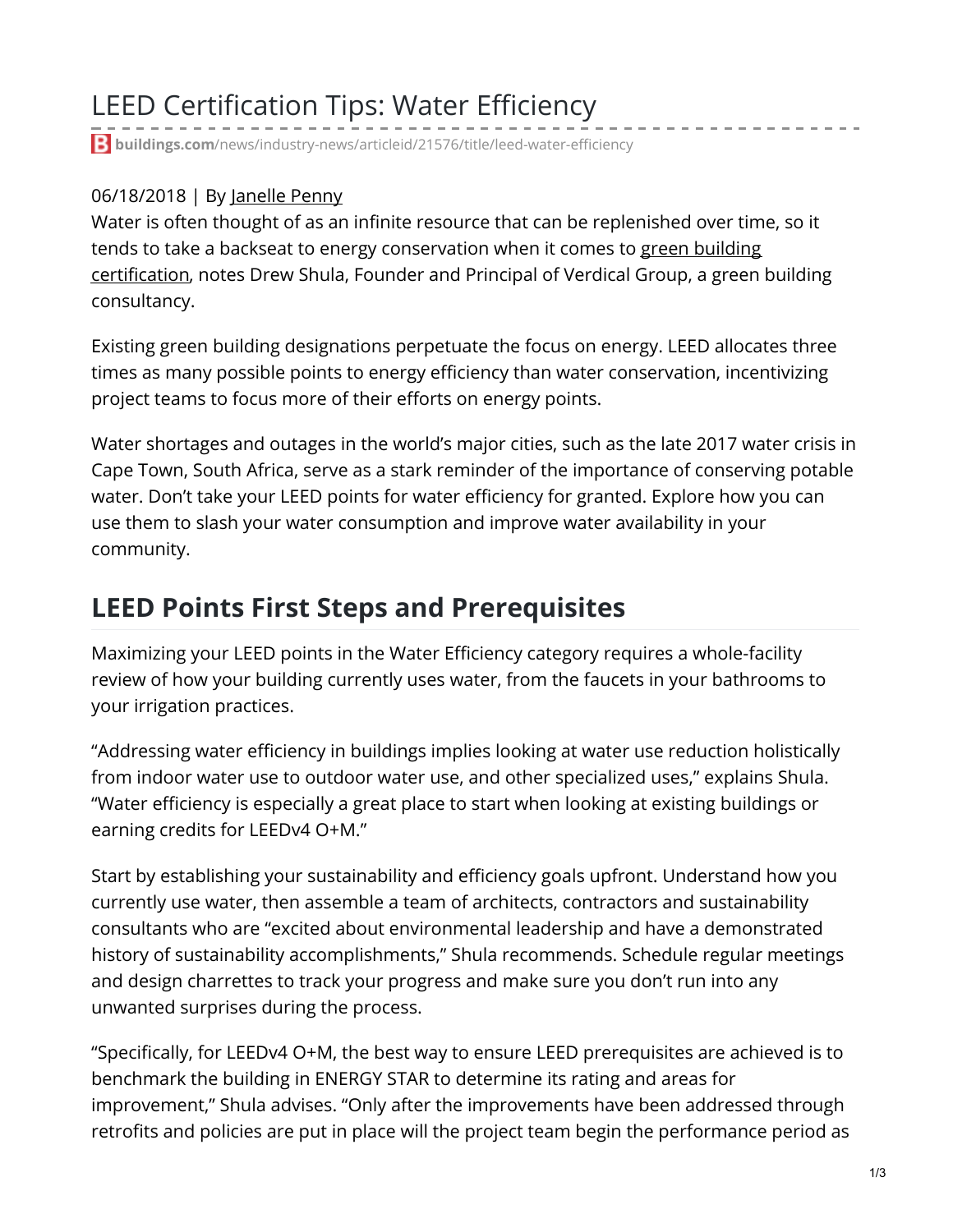mandated by LEEDv4 O+M. Starting the retrofits with LEED in mind encourages contractors and key team members to focus on [sustainability](https://www.buildings.com/news/industry-news/articleid/21563/title/well-building-standard-changes) goals early and helps to **move the project towards a successful LEED certification**."

### **Capitalize on Low-Hanging Fruit**

A few features are popular in projects because of their relative low cost and ease of implementation. Shula always recommends:

- Replacing existing high-flow, low-efficiency fixtures with **low-flow, high-efficiency versions**, such as [WaterSense-labeled](https://www.buildings.com/product-category/categoryid/52/category/plumbingwashrooms/subcategoryid/53/subcategory/fixtures-and-hardware/productid/4429/product/retrofit-flushometers) fixtures
- Adding aerators to faucets

Projects in California qualify for an extra LEEDv4 O+M point for regional priority with waterefficient fixtures.

"Additionally, teams can earn points by installing submeters for irrigation, domestic hot water, process water or **indoor [plumbing](https://www.buildings.com/product-category/categoryid/52/category/plumbingwashrooms/subcategoryid/53/subcategory/fixtures-and-hardware/productid/3673/product/decorum-pint-urinal) fixtures**," Shula adds. "By installing submeters, projects can monitor and manage the use of water while also identifying opportunities for savings wherever applicable."

Shula also recommends using xeriscaping strategies wherever possible. This landscaping approach involves replacing turf grass, which requires frequent watering, with native and drought-tolerant plant species that have minimal water requirements. One Verdical Group project, the Arcadia Mental Health Center in Arcadia, CA, achieved a 51% reduction in the use of potable water for landscaping by using **[xeriscaping](http://www.buildings.com/article-details/articleid/18730/title/the-principles-of-xeriscaping) practices**.

# **Set Higher Goals**

Achieve additional LEED points by reaching higher water savings goals. A current project, the Sunset Las Palmas Studios (led by Project Manager Kanika Sharma), has set aggressive water efficiency goals that will include dual flush high-efficiency water closets and using waterless models for nearly two-thirds of the urinals.

Another project in downtown Los Angeles is considering installing ultra-low-flow fixtures, including 0.5/0.95 dual-flush toilets, which will allow the project to achieve over 55% indoor water use reduction, Shula notes. "With savings this high, the project also qualifies for Exemplary Performance and Regional Priority LEED credits, maxing out the available points."

# **Avoid Common Green Building Complications**

Project teams sometimes decide not to pursue the Water Metering or Cooling Tower Water Use credits for cost and complexity reasons, Shula explains.